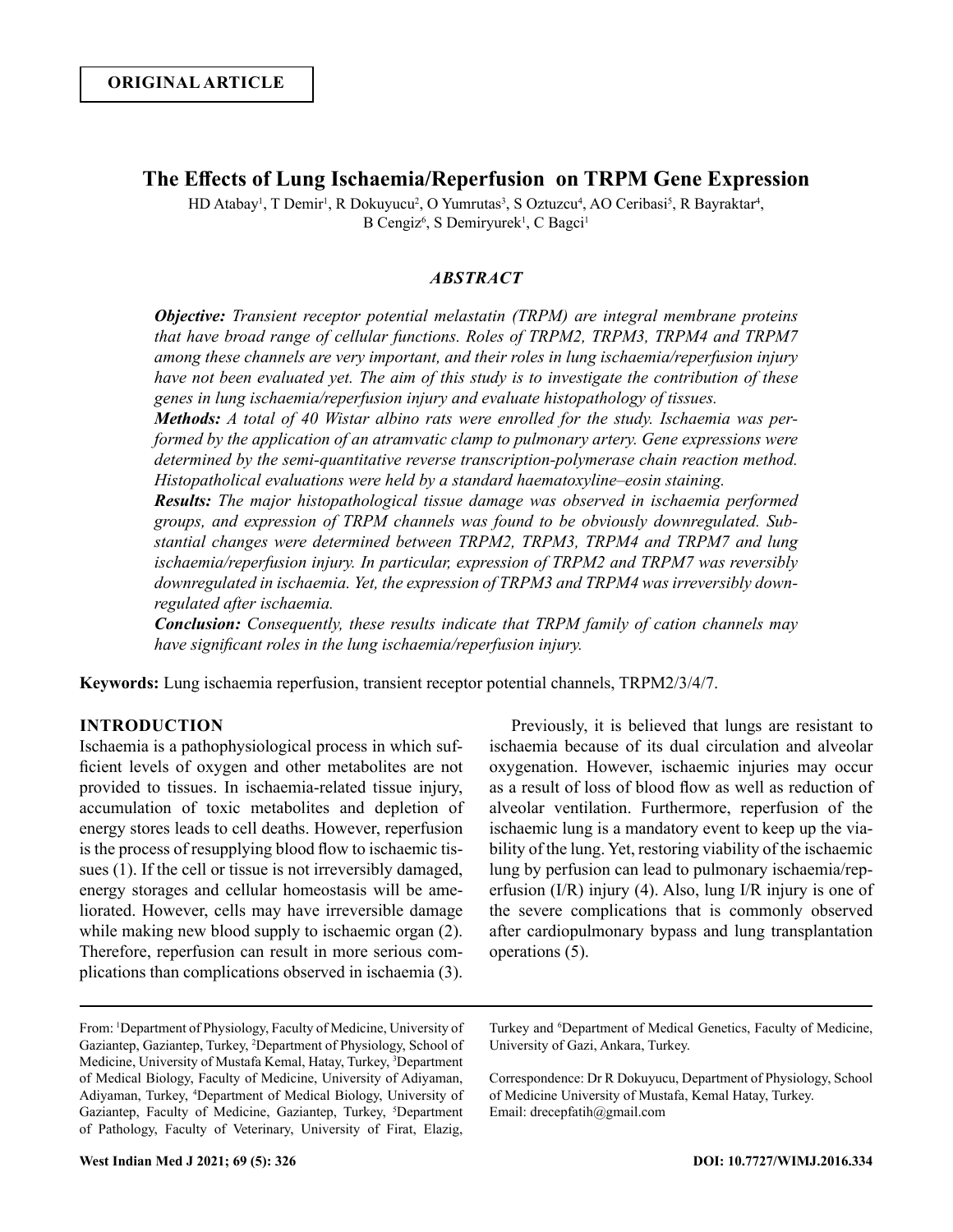The transient receptor potential (TRP) channels are integral membrane proteins that have broad range of cellular functions. These channels are subdivided into six subfamilies including transient receptor potential melastatin (TRPM) subfamily. Transient receptor potential melastatin channel proteins consist of eight members designated as TRPM1–8 (6). The functions and structures of TRPM channels have been reviewed by many investigators (7, 8). Roles of TRPM2, TRPM3, TRPM4 and TRPM7 among these channels are very important. TRPM2 is a non-selective cation channel commonly expressed in mammalian tissues such as neutrophils, bone marrow, spleen, heart, kidney, liver, and lungs (4, 9, 10). This channel plays an important role in stress responses and get activated with  $H_2O_2$  and other free oxygen radicals (8). TRPM3 is the least studied member of the TRPM family. In literature, information about TRPM3 is very limited. Its function has not been defined clearly. TRPM4 is expressed in lymphoid tissue (11), and in a Ca2+-dependent manner, it induces membrane depolarization (12). TRPM7 is known to express in many tissues, especially in lymphoid (11) and brain tissue (13). TRPM7 expression is regulated by free oxygen radicals (15, 16), and it is upregulated with increasing levels of free oxygen radicals (17).

Taken together, the role of TRPM family of ion channels is well studied in many health disorders, yet molecular pathways causing lung I/R injury are not clear enough and determining molecular contributors of lung I/R injury is still high priority. In particular, the role of TRPM 2, TRPM3, TRPM4 and TRPM 7 in lung I/R injury is yet to be elucidated. Hence, the present work was aimed to determine expression levels of TRPM 2, TRPM3, TRPM4 and TRPM 7 and histopathology associated with the ischaemic lung tissue.

### **MATERIALS AND METHODS**

#### **Study design and lung I/R model**

For the study, a total of 40 Wistar albino rats were included in the present study. The study was ethically approved by local Animal Ethical Committee of Gaziantep University (Ethics Board Number: 26.12.2011/57). Animals were 200 to 250 g in weight. For the study, four separate groups were created and each group consisted of 10 rats. Regular biological rhythms of rats were maintained in separate cages at the following conditions: 12-hour light period, 12-hour dark photoperiod and 24°C–26°C. Feeding of animals was carried out by standard pellet feed and tap water. Feeding was stopped 18 hours prior to experiment. Experimental study groups were designated and treated as presented in the Table. Subsequently, lung tissue samples were collected from all animals. Collected lung tissue samples were divided into two parts by longitudinal incision. One of the parts was placed into 10% formalin solution for histopathology. Other parts were stored at –80ºC for expression studies. Animals were then sacrificed by intracardiac blood withdrawal.

Table: Experimental study groups

| Groups $(n = 10)$ | Application                                                                                                                                     |
|-------------------|-------------------------------------------------------------------------------------------------------------------------------------------------|
| Group 1           | The group 1 was the control group and I/R was not<br>performed in this group                                                                    |
| Group 2           | In this group is chaemia was performed for 1 hour by<br>using an atramvatic clamp in pulmonary artery                                           |
| Group 3           | In this group is chaemia was performed for 1 hour<br>by using an atramvatic clamp in pulmonary artery<br>followed by the 2 hours of reperfusion |
| Group 4           | In this group is chaemia was performed for 1 hour<br>by using an atramvatic clamp in pulmonary artery<br>followed by the 4 hours of reperfusion |

#### **Histopathological evaluations**

Histopathological assessments of tissue samples were evaluated as previously described (18). Briefly, after I/R, lungs were removed and fixed in formalin. Subsequently, the lung tissue samples were embedded in paraffin blocks according to the standard protocol. Sections of 5-μm thickness were obtained and subjected to haematoxylin–eosin staining and subsequently observed under light microscope for semi-quantitative histopathological scoring.

Isolation of RNA and semi-quantitative reverse transcriptase polymerase chain reaction RNA samples of lung tissues were isolated by using Qiagen RNeasy Mini Kit (QIAGEN, Sample & Assay Technologies, Germany). RNA samples were then reverse transcribed by Transcriptor First Strand cDNA Synthesis Kit according to the manufacturer's supplied protocol. Semiquantitative polymerase chain reaction (PCR) reactions were held in ABI Thermal Cycler (Applied Biosystems Inc., Foster City, CA, USA). The following primer pairs were used to assess regarding gene expression levels: TRPM2: forward TGGGAGCTCTACCTGAAGGA and reverse CAGAAACTCTGCCTCCCAAG; TRPM4: forward CAGCGACCTCTACTGGAAGG and reverse TCACGAGCTTGTGCCAATAG; TRPM3: forward GGGACTACGGCCTGAAACTC and reverse ACGGGGCATTAAGGTTGGAG and TRPM7: forward CTAGCCTTCAGCCACTGGAC and reverse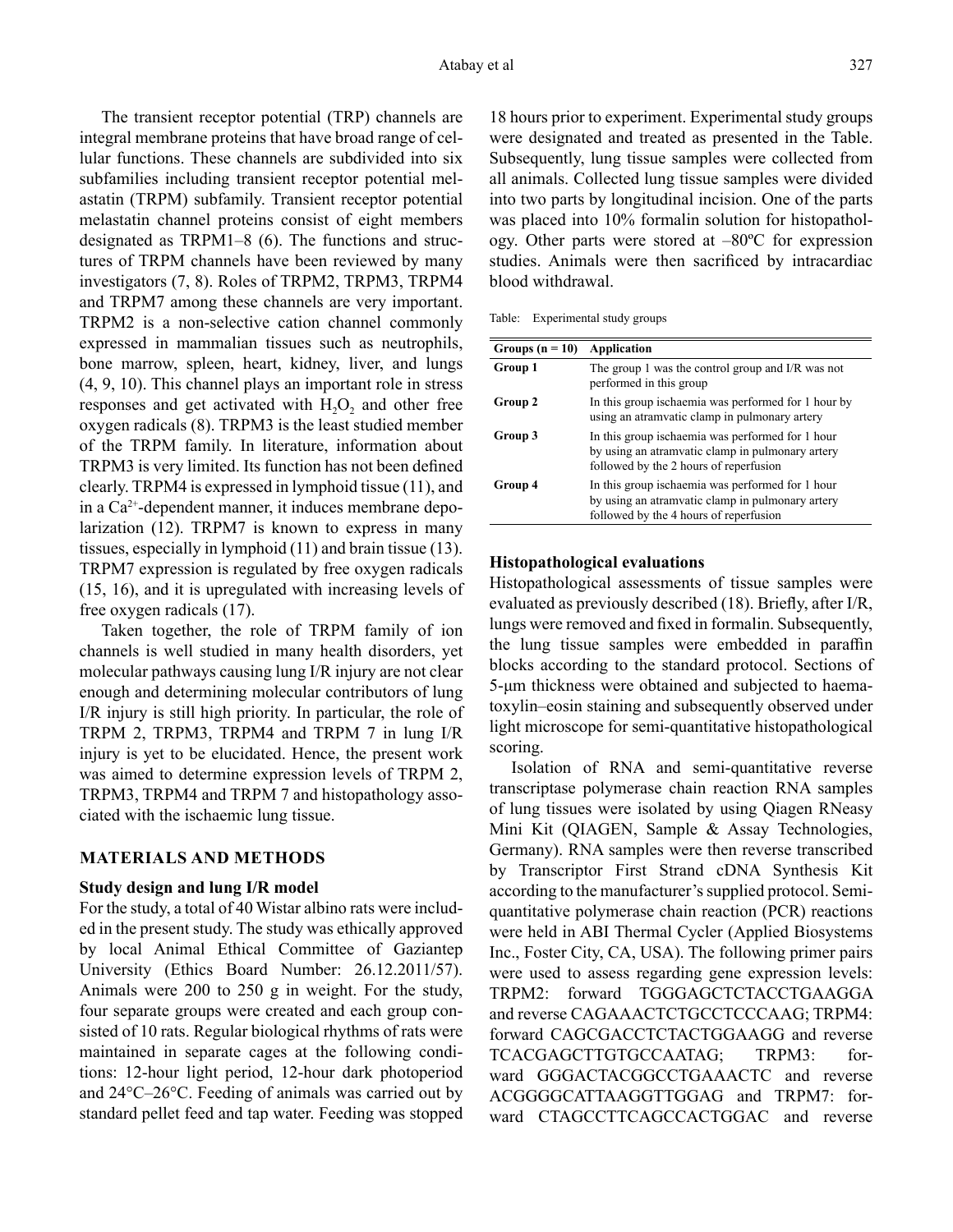CCCTGAAAGGAAAAACGTCA. Polymerase chain reaction products were further subjected to electrophoresis in 3% agarose gel under 140 V for 30 minutes, and banding patterns were visualized with ethidium bromide staining. Corresponding band densities were quantified by ImageJ v1.46r program.

#### **Statistical analyses**

Statistical analyses of data were conducted by using Graphpad Prism 5 program (GraphPad Software, La Jolla, CA, USA), and non-parametric Wilcoxon rank test and Mann-Whitney *U* test were applied. All values were reported as mean  $\pm$  SD. All statistical analyses were two-tailed, and  $p < 0.05$  accepted as significant.

# **RESULTS**

### **Histopathology of lung tissues**

All lungs were subjected to histopathological evaluations. In group 1, lung parenchyma was observed as histologically normal (Fig. 1A). In group 2, in which 1-hour ischaemia is performed, severe congestion in the pulmonary veins and inter-alveolar septum were observed together with the sporadic erythrocyte accumulations in the alveolar lumen as shown in Fig. 1B. Also, a marked thickening of inter-alveolar septa was observed (Fig. 1B).

Mild perivascular infiltration of neutrophils was also observed (Fig. 1B). Desquamation was observed in the respiratory mucosal epithelium. In the right lobe, a mild thickening in the inter-alveolar septa and perivascular sporadic neutrophil infiltration were observed. In group 3 in which 1 hour of ischaemia is followed by



Fig. 1: Histopathology of lung tissues under light microscope. Tissue samples were subjected to haematoxylin–eosin staining and subsequently observed under light microscope (H&E, × 100).

2 hours of reperfusion application, in addition to congestive symptoms, severe perivascular neutrophil and leucocyte infiltrations and intra-alveolar oedema were obviously present in this group as presented in Fig. 1C. Lastly, in group 4, varying degrees of congestive atelectasis were observed in all animals in the group (Fig. 1D). Along with the severe perivascular alveolar oedema and leucocyte and neutrophil infiltrations, prominent macrophage hyperplasia in alveolar lumens was observed. The presence of severe necrotic changes in the alveolar epithelium was noticed. In the bronchi and bronchiolar epithelia, clear desquamation was observed.

#### **Gene expression analysis of TRPM channel proteins**

To investigate the role of TRPM family of cation channels in lung I/R model study animals were divided into four groups as control group, 1-hour ischaemia group (group 2), 1-hour ischaemia + 2-hour reperfusion group (group 3) and 1-hour ischaemia  $+$  4-hour reperfusion group (group 4). Each experimental group was consisted of 10 study animals. Later, RNA samples were isolated from lung tissue samples and reverse transcribed into cDNA and quantified by RT-PCR to evaluate relative expression levels of TRPM2, TRPM3, TRPM4 and TRPM7 genes. β-Actin was used as internal normalization control to evaluate relative expression levels.

Relative band densities were calculated by the help of ImageJ v1.46r program, and images are presented in Fig. 2. As a result, while expression of TRMP2 was found to be downregulated in ischaemia group, its expression was restored in group 3 and then dramatically reduced in group 4 as compared to control group (Fig. 3). Similar results were also observed in TRPM4. While TRPM4 expression was decreased in ischaemia group, it was restored to normal levels in group 3 and reduced in group 4 as compared to control group. These expression changes were found to be statistically significant ( $p < 0.05$ ). Also, changes in the expression of TRPM3 and TRPM7 were similar.

A gradual reduction was observed in ischaemia and reperfusion groups as presented in Fig. 3. Expression levels of TRPM3 and TRPM7 were decreased in group 2, group 3 and group 4 as compared to controls. Expression of these two channels was gradually decreased from group 1 to group 4, least expressed in group 4 and results were found to be statistically significant  $(p < 0.05)$ .

### **DISCUSSION**

In the present study, to reveal the role of TRPM family of proteins, the relative expressions of TRPM2, TRPM3,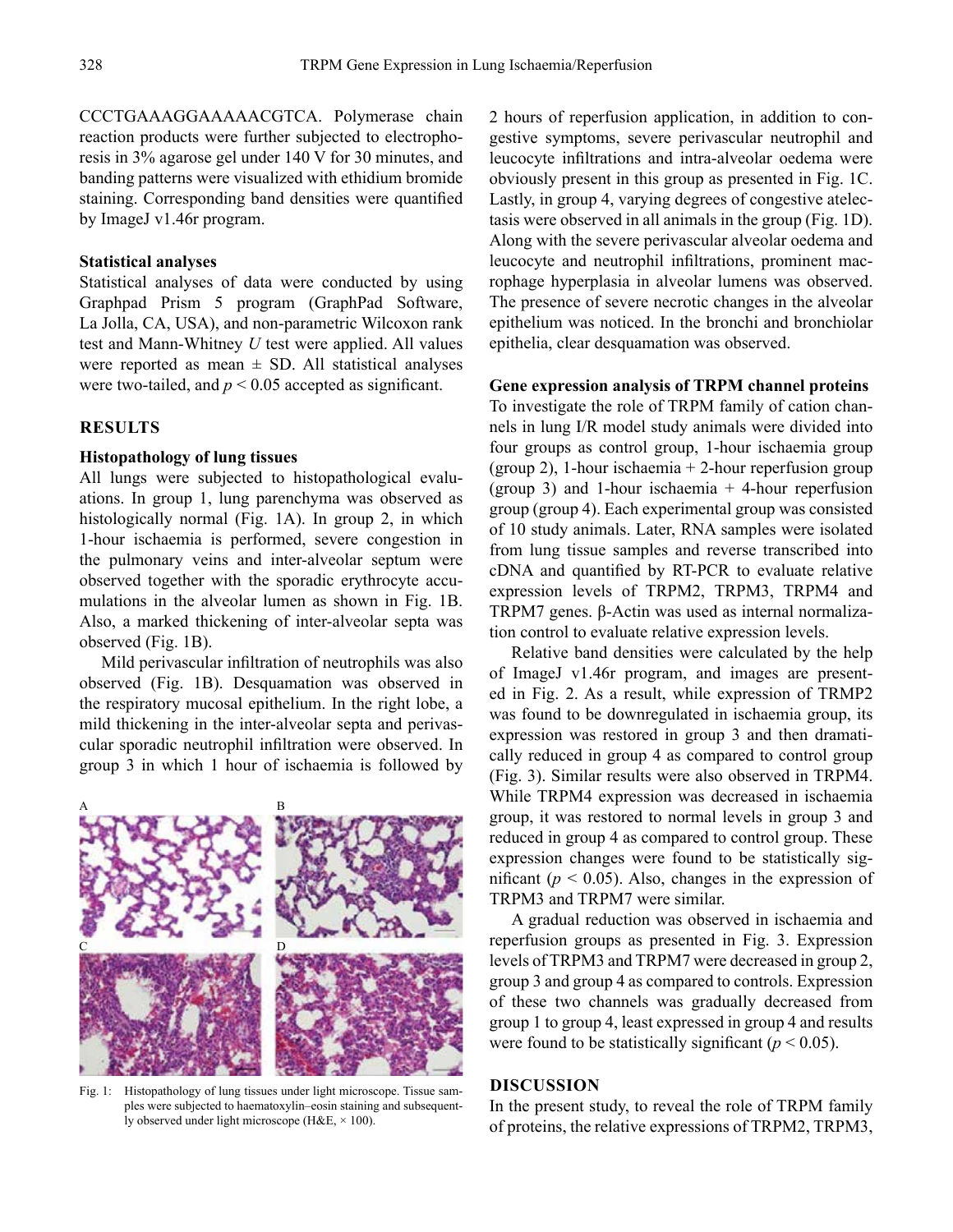

Fig. 2: Semi-quantitative PCR products were resolved using agarose gel electrophoresis and visualized with ethidium bromide staining. (a) TRPM2, (b) TRPM3, (c), TRPM4 (d), TRPM7, (e) β-actin.

TRPM4 and TRPM7 were evaluated by semi-quantitative RT-PCR method. As a result of the current study, significant alterations were detected in the expression of TRPM family of genes. In particular, TRPM3 and TRPM7 were found to be downregulated in ischaemia and I/R groups as compared to controls. Also, expression of TRPM2 and TRPM4 was also found to be downregulated in ischaemia group. Moreover, expression of these two was found to be restored to normal levels after 2 hours of reperfusion application as compared to control group. Again, a dramatical decrease was observed in group 4 in which 4 hours of reperfusion was performed. This reduction can be explained by the irreversible damage to lungs, thus strongly suggesting that these channel proteins may have important roles in the pathology of lung I/R injuries.

Furthermore, calcium has a major role in the intracellular signalling and immune response, and especially TRPM2 and TRPM7 are important channel proteins in the regulation of intracellular calcium homeostasis (12). Additionally, it has been known that TRPM2, TRPM4 and TRPM7 are modulated by oxidative stress and these channel proteins are the most important channel proteins among oxidative stress regulated channels (15, 19). These channel proteins play a variety of roles in the progression of diversity diseases. Reactive oxygen species have the ability to modulate the function of these channels; thus, various biological processes are regulated by this way  $(15)$ .

In addition, variable expressions of these channels have been reported in several tissue damages and health manifestations (9, 10). As an example, accumulating body of evidence suggests that expression of TRPM2, 4 and 7 has increased in several types of cancer (15). In addition, in our previous work we investigated the expression levels of TRPM2, TRPM4 and TRPM7 in I/R models of cardiac tissue (9). Only expression of TRPM7 was found to be increased, and no expression changes were observed in TRPM2 and TRPM4. Also, in the present study, expression of TRPM2 and TRPM4 was found to be upregulated in ischaemia group, suggesting that expression of these channel proteins can vary depending on the type of tissue and experimental setup. In the present study, the major histopathological tissue damage was observed in group 2 and in this group expression of TRPM channels was found to be obviously downregulated. Then, at 2 hours of reperfusion (group 3), TRPM2 and 4 gene expressions were found to be elevated again, indicating that increased duration of oxygen exposure may increase the production of free oxygen radicals and this in turn activates the TRPM channels thus regulating calcium haemostasis and reducing tissue damage. Moreover, reperfusion did not affect expression of TRPM3 and TRPM7, showing that resupplying oxygen has not much effect to these channel proteins.

# **CONCLUSION**

The role of TRPM family of protein channels is very important in I/R injuries as well as in variety of diseases. In our study, we evaluated the expressions of TRPM2, TRPM3, TRPM4 and TRPM7 channels and histopathology changes in lung tissues. Significant relations were detected between TRPM2, TRPM3, TRPM4 and TRPM7 and lung I/R injury. To better understand the role of these genes in lung I/R injury, protein levels will be great of interest in the upcoming research. Also, determination of intracellular and extracellular calcium contents and free oxygen radicals may provide more information. This report is unique in terms of providing information about expression of TRPM channel proteins and histopathological changes in lung tissues after I/R application. Lastly, further investigations are needed to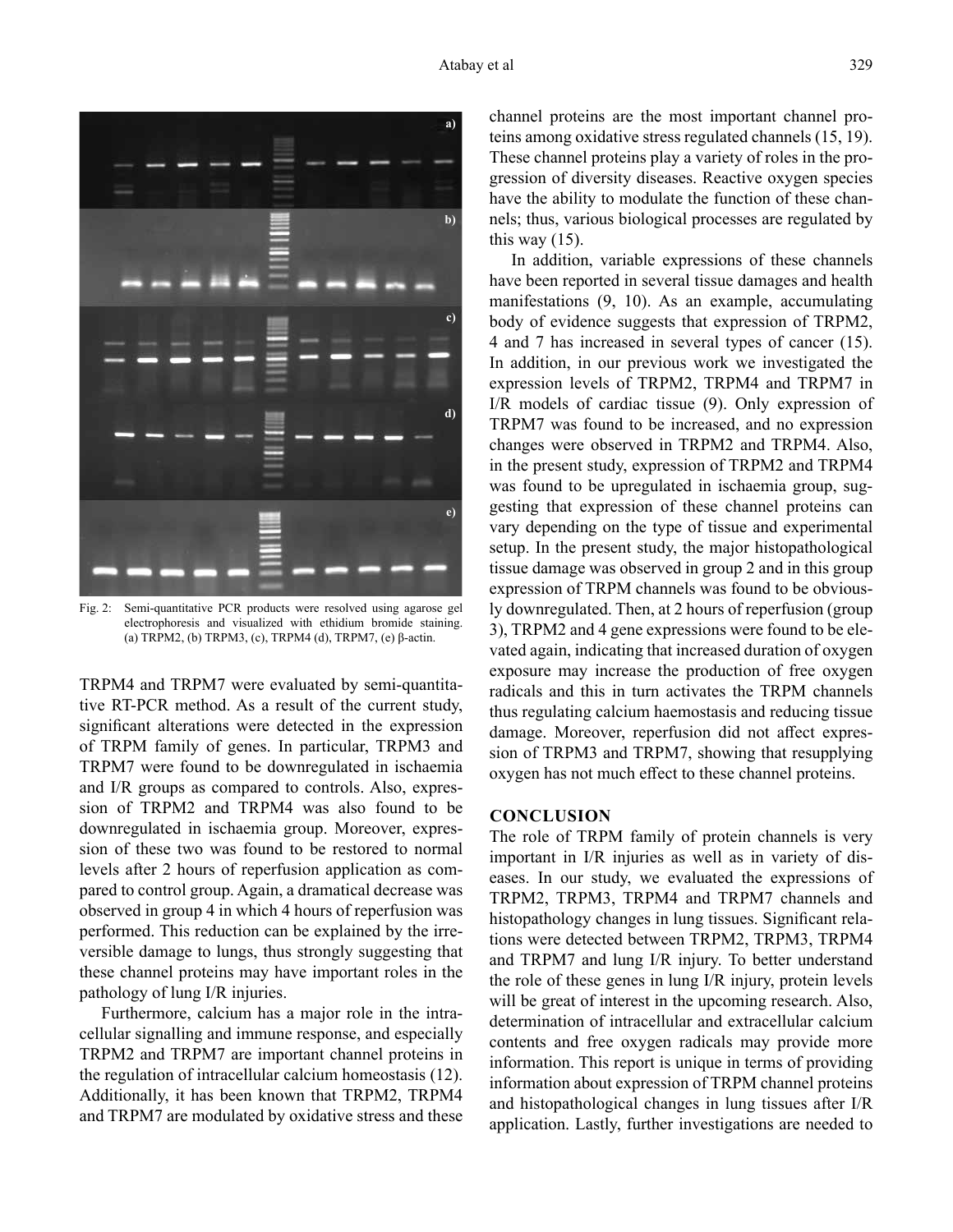

Fig. 3: Expression changes of TRPM family of genes in experimental groups ( $p < 0.05$ ).

clarify the role of these channel proteins in lung tissue damages and pulmonary diseases.

# **AUTHORS' NOTE**

HDA conceived paper, oversaw data collection and conducted data analysis. TD participated in study design, wrote manuscript and approved final version. RD provided oversight to study, revision of manuscript and approved final version, OY participated in study design, interpretation of data and revision of manuscript. SO provided data analysis, and interpretation of data and revision of manuscript, AOC provided data analysis and interpretation. RB provided data analysis, and interpretation of data and revision of manuscript. BC provided data analysis, and interpretation of data and revision of manuscript, SD oversaw data collection and conducted data analysis. CB provided data analysis and interpretation, critically revised manuscript and approved final version. There are no known conflicts of interest associated with this publication and there has been no

significant financial support for this work that could have influenced its outcome.

### **REFERENCES**

- 1. Zimmerman BJ, Granger DN. Reperfusion injury. Surg Clin North Am 1992; **72:** 65–83.
- 2. Collard CD, Gelman S. Pathophysiology, clinical manifestations, and prevention of ischemia-reperfusion injury. Anesthesiology 2001; **94:** 1133–8.
- 3. Siemionow M, Arslan E. Ischemia/reperfusion injury: a review in relation to free tissue transfers. Microsurgery 2004; **24:** 468–75.
- 4. den Hengst WA, Gielis JF, Lin JY, Van Schil PE, De Windt LJ, Moens AL. Lung ischemia-reperfusion injury: a molecular and clinical view on a complex pathophysiological process. Am J Physiol Heart Circ Physiol 2010; **299:** H1283–99.
- 5. Nakamura T, Vollmar B, Winning J, Ueda M, Menger MD, Schafers HJ. Heparin and the nonanticoagulant N-acetyl heparin attenuate capillary no-reflow after normothermic ischemia of the lung. Ann Thorac Surg 2001; **72:** 1183–8; discussion 8–9.
- 6. Nilius B, Owsianik G. The transient receptor potential family of ion channels. Genome Biol 2011; **12:** 218.
- 7. Banner KH, Igney F, Poll C. TRP channels: emerging targets for respiratory disease. Pharmacol Ther 2011; **130:** 371–84.
- 8. Fleig A, Penner R. The TRPM ion channel subfamily: molecular, biophysical and functional features. Trends Pharmacol Sci 2004; **25:** 633–9.
- 9. Demir T, Yumrutas O, Cengiz B, Demiryurek S, Unverdi H, Kaplan DS et al. Evaluation of TRPM (transient receptor potential melastatin)